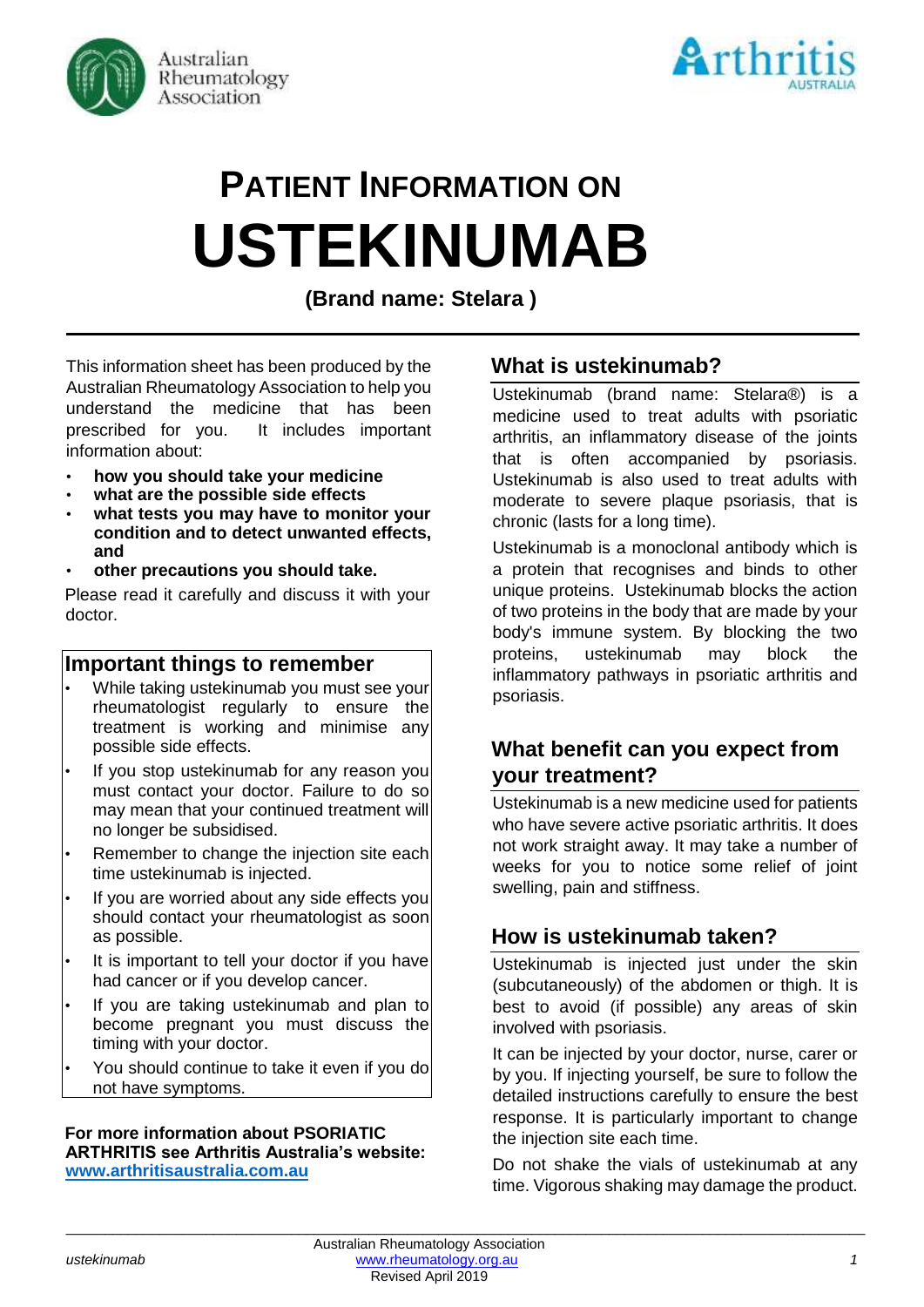Vials that have been shaken vigorously should not be used.

## *If you forget to use it*

If you forget an injection, make the next injection as soon as you remember and continue to use it as you normally would. Do not inject a double dose to make up for the one you missed.

If you have missed more than one dose or are not sure what to do, check with your doctor or pharmacist.

### *If you have used too much (overdose)*

Contact your doctor straight away or go to your nearest hospital, even if there are no signs of discomfort or poisoning. You may need urgent medical attention.

#### *What is the dosage?*

Ustekinumab is a solution for injection that comes in a glass vial. Each vial contains 45mg of ustekinumab. The usual dose of ustekinumab is 45mg (the contents of one vial) injected when you start treatment, then again 4 weeks later, and every 12 weeks after that.

#### *Can other arthritis medicines be taken with ustekinumab?*

Ustekinumab may be taken in combination with other arthritis medicines, including:

- steroid medicines such as prednisolone or cortisone injections into the joint
- anti-inflammatory medicines (NSAIDs) such as naproxen (Naprosyn) or ibuprofen (Brufen/Nurofen)
- simple pain relieving medicines such as paracetamol.

There are separate information sheets for the medicines mentioned above.

## *How long is the treatment continued?*

Treatment can continue with ustekinumab as long as it is effective and you are not experiencing any adverse effects. Your doctor will tell you how long to continue treatment with ustekinumab. If you see no improvement in your symptoms after 28 weeks of ustekinumab treatment, the treatment will be stopped.

# **Are there any side effects?**

As with most medicines, ustekinumab may cause side effects in some people. You may need medical treatment if you get some side effects.

Tell your doctor if you are concerned about any possible side effects.

#### *Most common possible side effects*

The most common side effects with ustekinumab are upper respiratory infections such as *sinus infection, sore throat* or *headache*. These are usually mild. Tell your doctor if you are concerned, or if the side effects persist for a long time.

#### *Less common or rare possible side effects*

Other less common side effects include *dental infections, injection site pain or redness, skin rash* or *itchiness, diarrhoea* or *nausea, tiredness* or *depression.* 

There are some rare but potentially serious side effects with ustekinumab.

- Serious allergic reaction: Signs of a serious allergic reaction may include a skin rash, a swollen face, lips, mouth or throat, or wheezing, dizziness, trouble swallowing or breathing.
- Tell your doctor or go to the hospital immediately if you have an allergic reaction as you need urgent medical attention.
- Serious infections: Ustekinumab may lower your ability to fight infections. Some infections could become serious and you may need to be admitted to hospital. If you have an infection before you start treatment with ustekinumab, you must tell your doctor. If you get an infection while on ustekinumab, tell your doctor straight away.
- Cancer: Some drugs like ustekinumab that decreases the activity of the immune system may increase the risk of cancer. Tell your doctor if you have ever had any type of cancer.

Other side effects not listed in this leaflet may also occur. Tell your doctor if you notice any other side effects that you think might be caused by ustekinumab.

# **What precautions are necessary?**

Before treatment is started with ustekinumab, your doctor will examine you for tuberculosis (TB). If your doctor feels that you are at risk for TB, you may be treated with medicine for TB before you begin treatment and during treatment with ustekinumab. Because ustekinumab can increase the risk of infection, you will be monitored for TB throughout the treatment.

\_\_\_\_\_\_\_\_\_\_\_\_\_\_\_\_\_\_\_\_\_\_\_\_\_\_\_\_\_\_\_\_\_\_\_\_\_\_\_\_\_\_\_\_\_\_\_\_\_\_\_\_\_\_\_\_\_\_\_\_\_\_\_\_\_\_\_\_\_\_\_\_\_\_\_\_\_\_\_\_\_\_\_\_\_\_\_\_\_\_\_\_\_\_\_\_\_\_\_\_\_\_\_